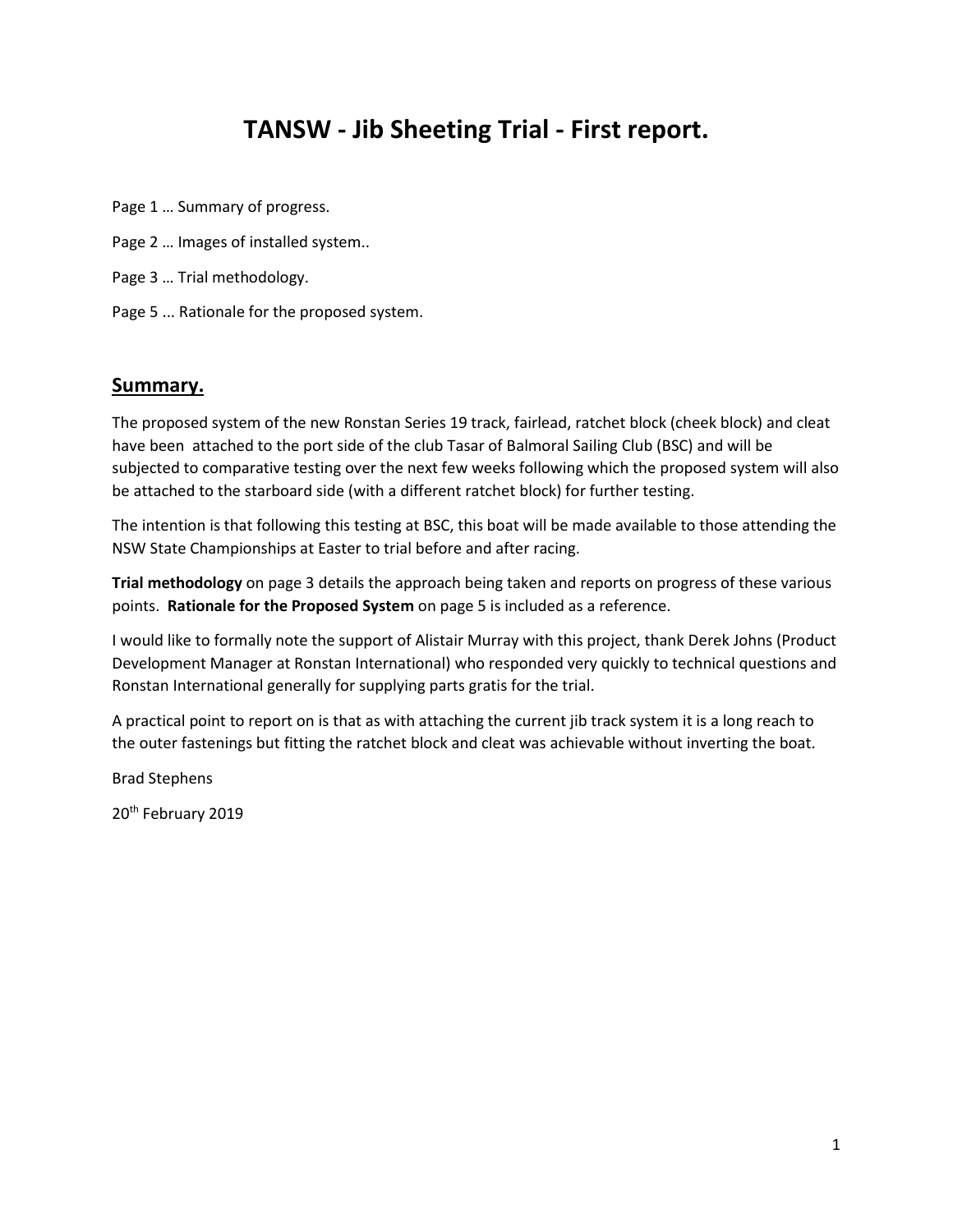

**Club Tasar at BSC with proposed system installed on the port side.**



**Jib hoisted, sheet through the system for the first time. Because the fairlead is moved outboard to set the whisker pole there may be no need for longer jib sheets.**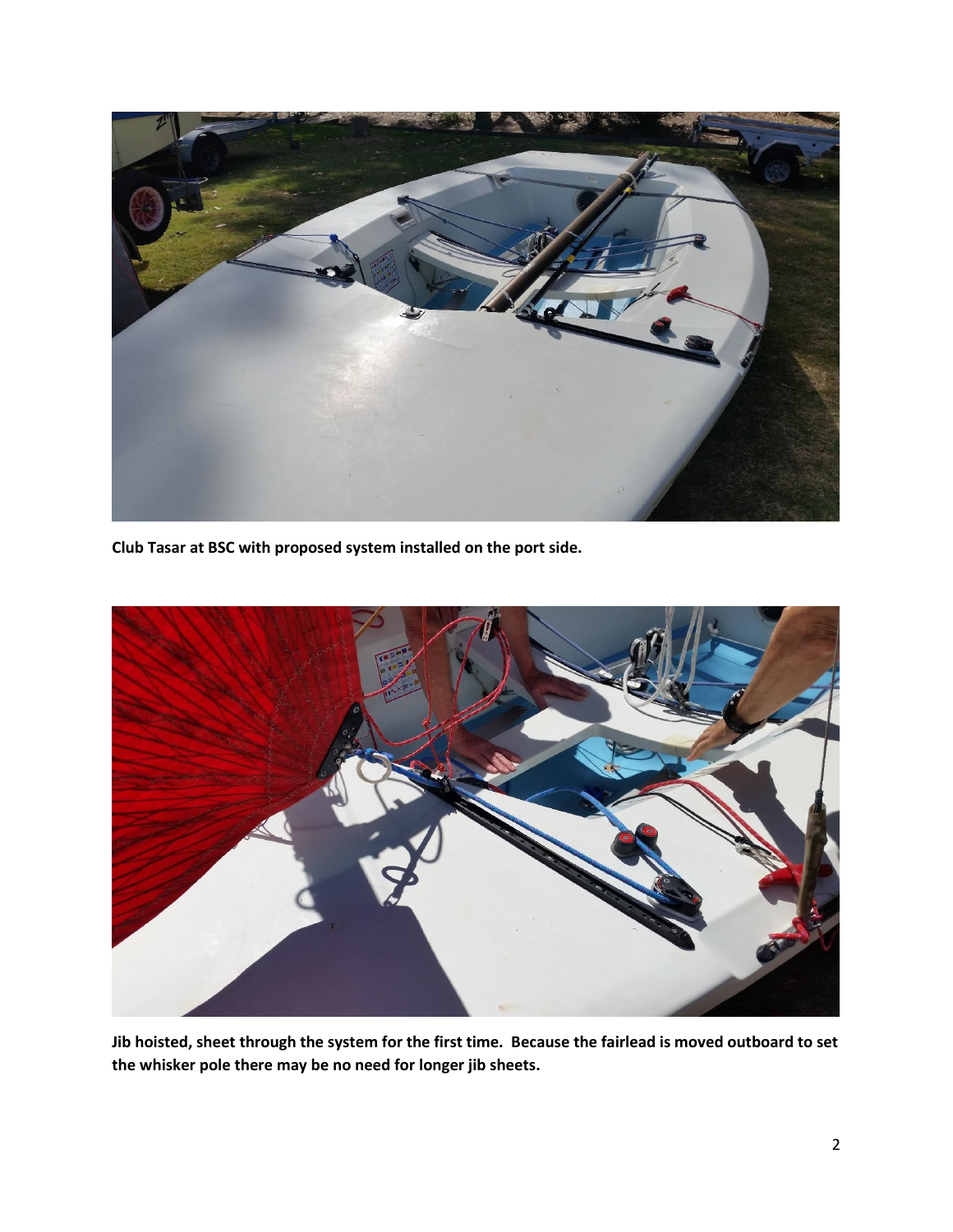## **Trial methodology.**

The following represents the trial methodology as initially created and reports on activity for each point.

- **1.** Measure the holding power of the ratchet block in the proposed system. (> 135 degree wrap on block for upwind sailing.) *//The model presented during the National Championship at Largs Bay was used as a test harness (see image on following page) to measure the holding power of the ratchet block in the proposed system. With a 6kg load on the sheeting side (not cleated) the block held at 31.5 kg on the clew side and slipped at 39kg. This represents a holding power greater than 5.25:1 but less than 6.5:1. The 39kg on the clew side is equivalent to a fully sheeted sail in a true wind speed of 20 knots.*
- *2.* As a comparison only, measure the holding power of the rachet block if it was placed at the current fairlead position. (Approximately 90 degree wrap on block.) *//With the fairlead car positioned to reflect installing a ratchet block on the current jib cleat plate and again with a 6kg load on the sheet side the sheet held at 7.3kg on the clew side but slipped with 14.8kg on the clew side. This reduced performance with less wrap on the ratchet block would be obvious to most, but it is good to put a number on it to substantiate the approach being taken.*
- *3.* Validate the new Ronstan Series 19 system with respect to load when in use. (Appropriate Design Factor/Safety Factor to be applied**.)** *// Sheet loads were calculated from both standard empirical formula and Finite Element Analysis (FEA) via AzureProject, a sail design application. From these values the load on the fairlead car was calculated. This data, which was well below the MWL for the fairlead car, was provided to Derek Johns who responded that he was "…comfortable using this car on the Tasar.". He did have a concern regarding the S40 series block with the thought that a crew pushing out with their legs, on an already fully tensioned sheet may occasionally overload the block. This advice, together with the auto/manual functionality is a reason to test the S55 on the starboard side.*
- *4.* Have Julian Bethwaite, as Designer, comment on the installation of a cheek block and cleat in the foredeck area aft of the jib track position. Are backing plates required or will the use of large washers be enough for what will be shear loads? Should the foam core be removed locally around the fastening hole and filled? *//This step has not been formally undertaken at this stage based on the advice of Chris Parkinson although he has indicated that Julian will be informed as and when the opportunity arises.*
- *5.* The first on-water test would see the ratchet block and cleat mounted to the port side of a Tasar, use the existing fairlead on that side and compare in use to the standard system on the starboard side. It might be appropriate to use the club boat at Balmoral Sailing Club for this testing and the boat could be made available to sailors for trial sailing**.** *//I had thought initially to retain the current port side fairlead so as simply be a test of the ratchet block and cleat installation. As reported in the Summary the complete system has been installed on the port side to enable early examination of the fairlead and track in use.*
- *6.* With what is hoped is a positive response from point 5 and assuming answers from points 1 … 4 are positive move to a complete installation on the test boat. *//Next step following initial testing. On the port side, a Ronstan S40 auto-ratchet block has been installed. On the advice of Derek Johns, a Ronstan S55 series auto/manual ratchet block will be installed on the starboard side for comparison against the Series 40 block.*
- **7.** Make the test boat available to sailors to trial and offer feedback. *//This will occur both at BSC and is intended to occur during the NSW State Championships at Easter.*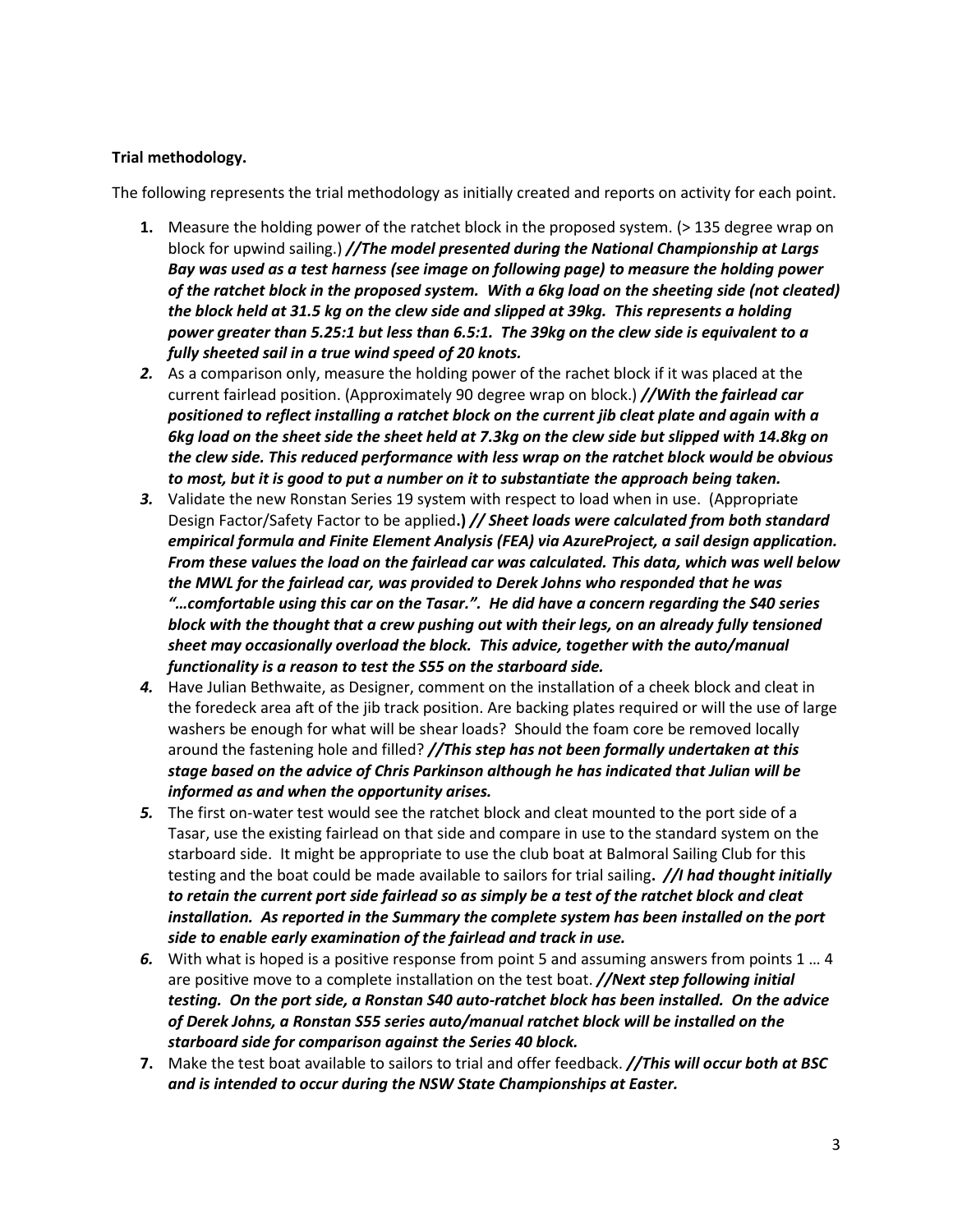

**The test harness for determining the holding power of the ratchet block.**